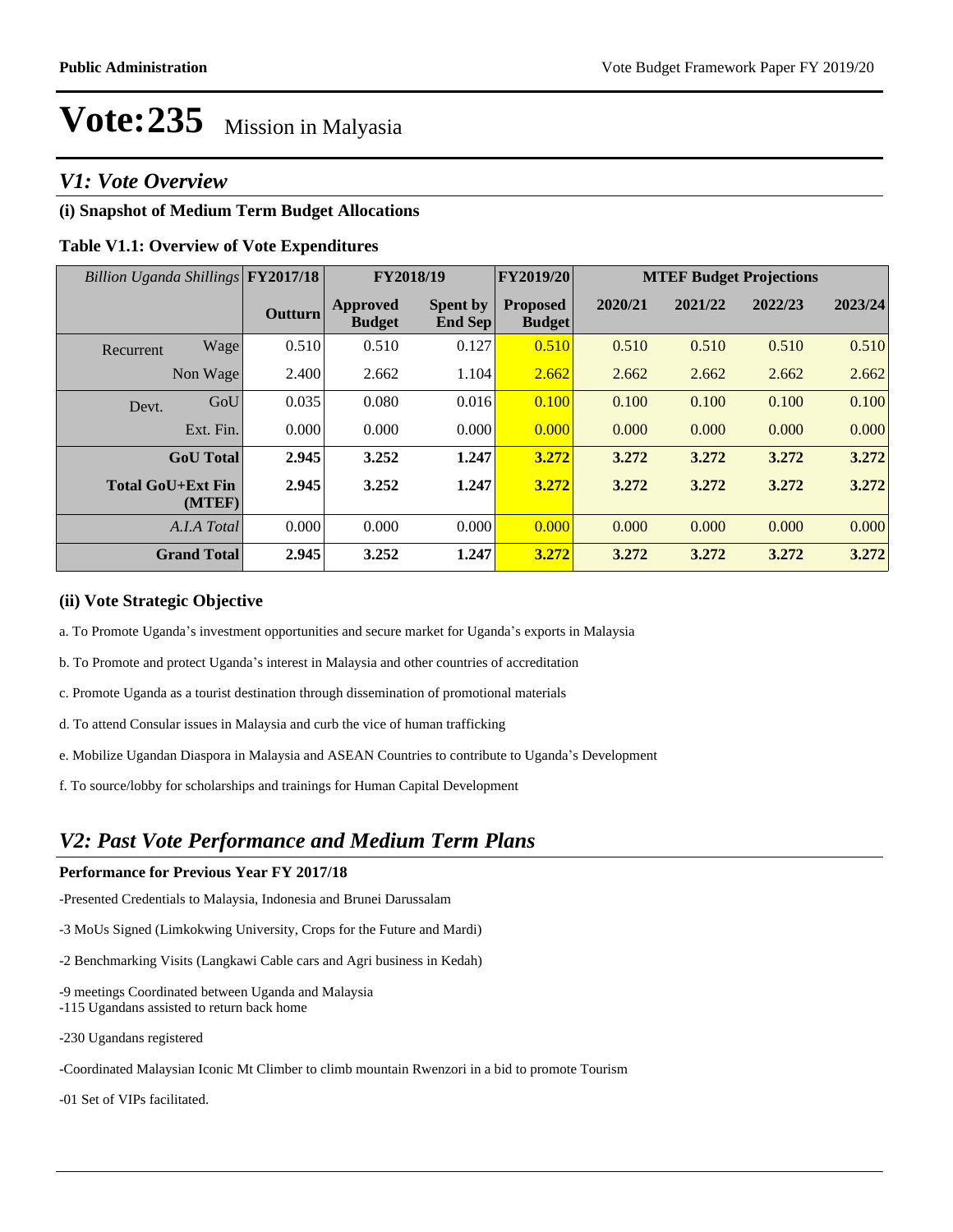#### **Performance as of BFP FY 2018/19 (Performance as of BFP)**

-Presented Credentials to Socialist Republic of Vietnam

-2 Bilateral engagements Coordinated (2nd Deputy Prime Minister and Nakigalala Eco satelite city/Ministry of Lands Housing and Urban development)

-2 MoUs initiated and signed ( IUIU-Uganda and University Sultan Azlan Shah-Malaysia and Uganda National Chamber of Commerce and Industry and Malay Chamber of Commerce and industry. Perak)

-17 scholarships secured

-9.48m USD worth of Ugandan exports to Malaysia, Thailand and Vietnam

-150 Tourists attracted to Uganda.

-Consular Services Provided (29 Ugandans assisted to return home, 7 delegations coordinated)

#### **FY 2019/20 Planned Outputs**

-Presentation of Credentials to Laos-PDR Cambodia and Myanmar

-3 MoUs Signed

-10 Bilateral engagements coordinated

-12 Official delegations Coordinated

-10 Visits to Prisons, Hospitals and Deportation camps to provide consular service

-50 emergency Certificates issued

-10 Documents certified.

-50 Ugandans repatriated back home.

-1000 Tourists attracted to Uganda.

-30 Scholarships secured

-100m USD worth of FDI attracted to Uganda

-01 Institution twinned with another in Uganda

-02 Benchmarking Studies from Uganda Coordinated

#### **Medium Term Plans**

- Presentation of credentials to Laos-PDR and Myanmar

- To coordinate 05 Bilateral engagements
- Source scholarships
- Promote Tourism.

- Attract FDI

#### **Efficiency of Vote Budget Allocations**

- The funds allocated are insufficient especially on Promotion of Economic and Commercial Diplomacy

#### **Vote Investment Plans**

-Purchase of Transport equipment -Installation of security Systems at the Mission

#### **Major Expenditure Allocations in the Vote for FY 2019/20**

- Rent

- Utilities

- Acquisition of a Motor Vehicle

#### **V3: PROGRAMME OUTCOMES, OUTCOME INDICATORS AND PROPOSED BUDGET ALLOCATION**

#### **Table V3.1: Programme Outcome and Outcome Indicators**

**Programme : 52 Overseas Mission Services**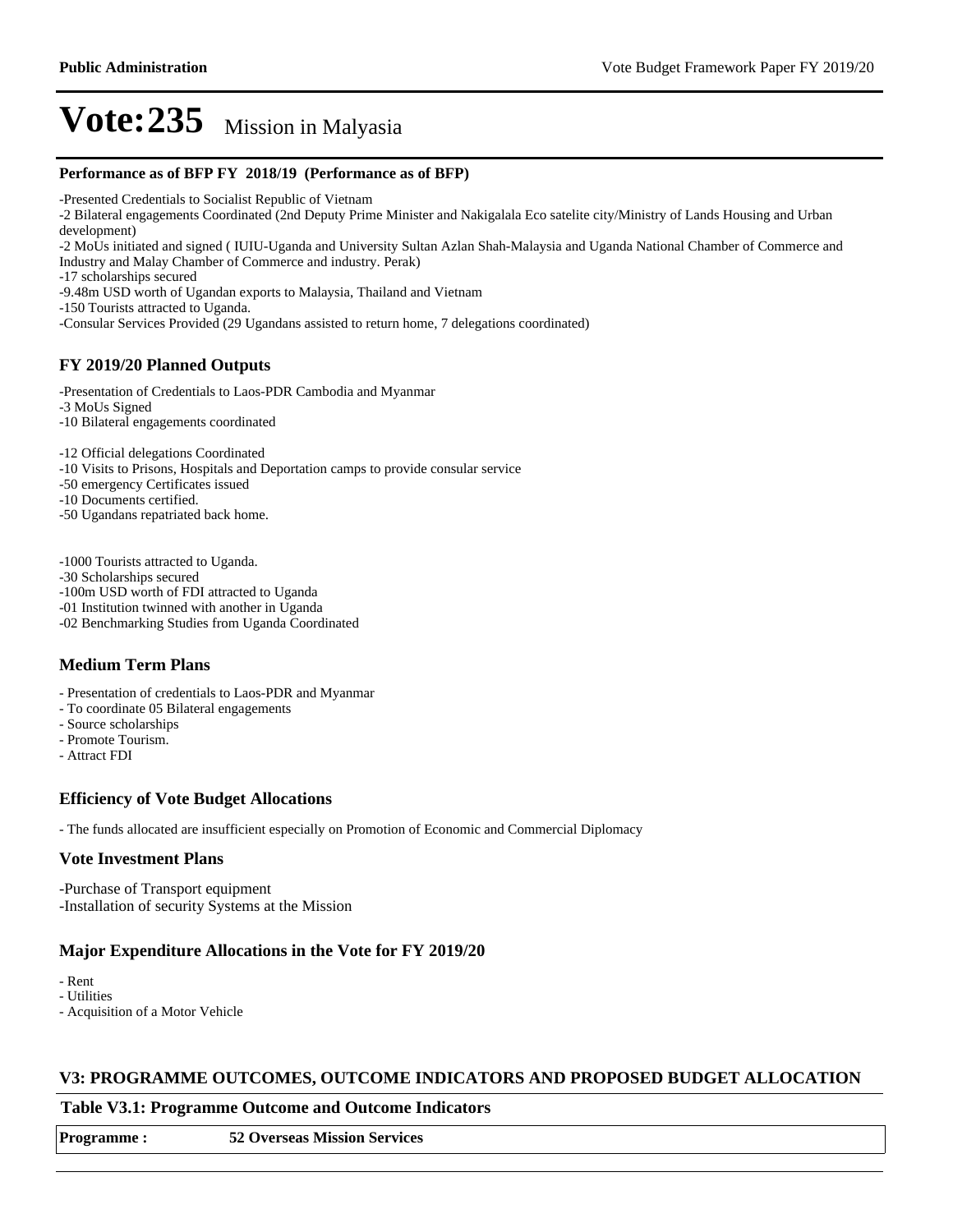| <b>Programme Objective:</b>                                                                                                                                                                             | 1. Promote Economic and Commercial Diplomacy (Trade, Tourism, Technology transfer & Investment,<br>Education & Research) 2. Promote Uganda's Public Diplomacy and enhance her image abroad. 3.<br>Provide Diplomatic, Protocol and Consular Services. 4. Mobilize Diaspora for development 5.<br>Strengthening Institutional capacity. |  |   |  |  |                          |   |   |
|---------------------------------------------------------------------------------------------------------------------------------------------------------------------------------------------------------|----------------------------------------------------------------------------------------------------------------------------------------------------------------------------------------------------------------------------------------------------------------------------------------------------------------------------------------|--|---|--|--|--------------------------|---|---|
| <b>Responsible Officer:</b>                                                                                                                                                                             | <b>Accounting Officer</b>                                                                                                                                                                                                                                                                                                              |  |   |  |  |                          |   |   |
| <b>Programme Outcome:</b>                                                                                                                                                                               | Enhanced national security development, the country's image abroad and well being of Ugandans                                                                                                                                                                                                                                          |  |   |  |  |                          |   |   |
| Sector Outcomes contributed to by the Programme Outcome                                                                                                                                                 |                                                                                                                                                                                                                                                                                                                                        |  |   |  |  |                          |   |   |
|                                                                                                                                                                                                         | 1. Improved regional and International Relations                                                                                                                                                                                                                                                                                       |  |   |  |  |                          |   |   |
|                                                                                                                                                                                                         | <b>Performance Targets</b>                                                                                                                                                                                                                                                                                                             |  |   |  |  |                          |   |   |
| 2017/18<br>2019/20<br>2020/21<br>2018/19<br><b>Baseline</b><br><b>Programme Performance Indicators (Output)</b><br><b>Base year</b><br><b>Actual</b><br><b>Target</b><br><b>Target</b><br><b>Target</b> |                                                                                                                                                                                                                                                                                                                                        |  |   |  |  | 2021/22<br><b>Target</b> |   |   |
| • Number of cooperation frameworks<br>negotiated, and concluded                                                                                                                                         |                                                                                                                                                                                                                                                                                                                                        |  | 3 |  |  | 3                        | 3 | 3 |

## **Table V3.2: Past Expenditure Outturns and Medium Term Projections by Programme**

| Billion Uganda shillings            | 2017/18        | 2018/19                                   |        | 2019-20                          | <b>MTEF Budget Projections</b> |         |         |         |
|-------------------------------------|----------------|-------------------------------------------|--------|----------------------------------|--------------------------------|---------|---------|---------|
|                                     | <b>Outturn</b> | <b>Approved Spent By</b><br><b>Budget</b> | End O1 | <b>Proposed</b><br><b>Budget</b> | 2020-21                        | 2021-22 | 2022-23 | 2023-24 |
| Vote: 235 Mission in Malyasia       |                |                                           |        |                                  |                                |         |         |         |
| <b>52 Overseas Mission Services</b> | 2.885          | 3.252                                     | 1.247  | 3.272                            | 3.272                          | 3.272   | 3.272   | 3.272   |
| <b>Total for the Vote</b>           | 2.885          | 3.252                                     | 1.247  | 3.272                            | 3.272                          | 3.272   | 3.272   | 3.272   |

#### **V4: SUBPROGRAMME PAST EXPENDITURE OUTTURNS AND PROPOSED BUDGET ALLOCATIONS**

## **Table V4.1: Past Expenditure Outturns and Medium Term Projections by SubProgramme**

| <b>Billion Uganda shillings</b>                | 2017/18        | <b>FY 2018/19</b>     |                      | 2019-20                          | <b>Medium Term Projections</b> |         |             |         |
|------------------------------------------------|----------------|-----------------------|----------------------|----------------------------------|--------------------------------|---------|-------------|---------|
|                                                | Outturn Budget | <b>Approved Spent</b> | Bv<br><b>End Sep</b> | <b>Proposed</b><br><b>Budget</b> | 2020-21                        | 2021-22 | $2022 - 23$ | 2023-24 |
| <b>Programme: 52 Overseas Mission Services</b> |                |                       |                      |                                  |                                |         |             |         |
| 01 Headquarters Kuala Lumpur                   | 2.850          | 3.172                 | 1.231                | 3.172                            | 3.172                          | 3.172   | 3.172       | 3.172   |
| 1299 Strengthening Mission in Malaysia         | 0.035          | 0.080                 | 0.016                | 0.100                            | 0.100                          | 0.100   | 0.100       | 0.100   |
| <b>Total For the Programme: 52</b>             | 2.885          | 3.252                 | 1.247                | 3.272                            | 3.272                          | 3.272   | 3.272       | 3.272   |
| <b>Total for the Vote:235</b>                  | 2.885          | 3.252                 | 1.247                | 3.272                            | 3.272                          | 3.272   | 3.272       | 3.272   |

## **Table V4.2: Key Changes in Vote Resource Allocation**

| Major changes in resource allocation over and above the<br>previous financial year | Justification for proposed Changes in Expenditure and<br><b>Outputs</b>                     |  |  |  |
|------------------------------------------------------------------------------------|---------------------------------------------------------------------------------------------|--|--|--|
| Vote :235 Mission in Malyasia                                                      |                                                                                             |  |  |  |
| Programme: 52 Mission in Malyasia                                                  |                                                                                             |  |  |  |
| Output: 04 Promotion of trade, tourism, education, and investment                  |                                                                                             |  |  |  |
| Change in Allocation (UShs Bn):<br>0.120                                           | -Provided for workshops and Seminars aimed at promotion<br>of Trade, Tourism and Investment |  |  |  |
| Output: 75 Purchase of Motor Vehicles and Other Transport Equipment                |                                                                                             |  |  |  |